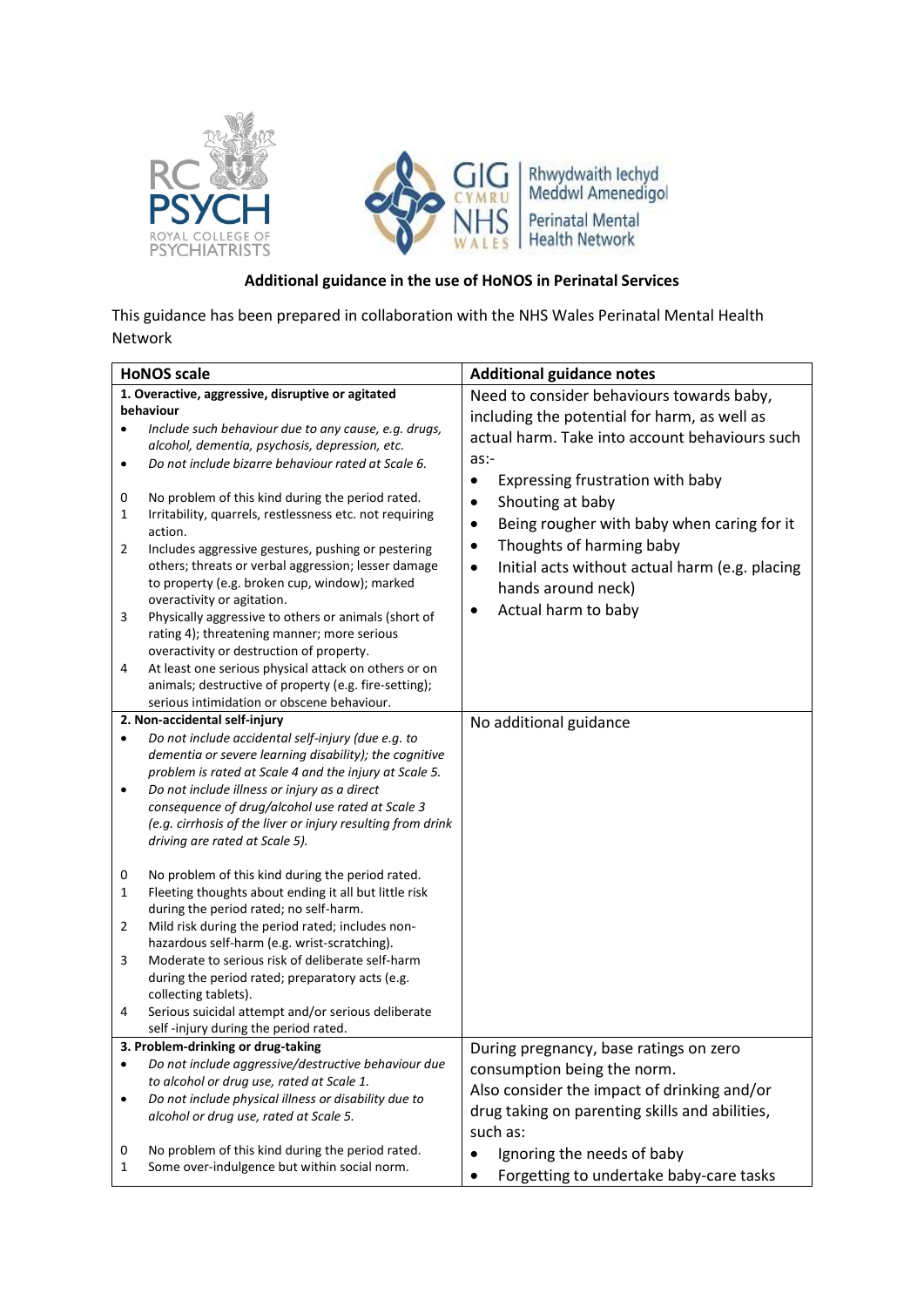| $\overline{2}$ | Loss of control of drinking or drug-taking, but not      | Being unable to respond to the needs of<br>$\bullet$     |
|----------------|----------------------------------------------------------|----------------------------------------------------------|
|                | seriously addicted.                                      | baby due to levels of intoxication                       |
| 3              | Marked craving or dependence on alcohol or drugs         | Prioritising drug or alcohol use to the<br>$\bullet$     |
|                | with frequent loss of control, risk taking under the     |                                                          |
|                | influence.                                               | detriment of baby                                        |
| 4              | Incapacitated by alcohol/drug problem                    |                                                          |
|                | 4. Cognitive problems                                    | No additional guidance                                   |
| $\bullet$      | Include problems of memory, orientation and              |                                                          |
|                | understanding associated with any disorder: learning     |                                                          |
|                | disability, dementia, schizophrenia, etc.                |                                                          |
| $\bullet$      | Do not include temporary problems (e.g. hangovers)       |                                                          |
|                | resulting from drug/alcohol use, rated at Scale 3.       |                                                          |
|                |                                                          |                                                          |
| 0              | No problem of this kind during the period rated.         |                                                          |
| 1              | Minor problems with memory or understanding (e.g.        |                                                          |
|                | forgets names occasionally).                             |                                                          |
| 2              | Mild but definite problems (e.g. has lost the way in a   |                                                          |
|                | familiar place or failed to recognise a familiar         |                                                          |
|                | person); sometimes mixed up about simple decisions.      |                                                          |
| 3              | Marked disorientation in time, place or person;          |                                                          |
|                | bewildered by everyday events; speech is sometimes       |                                                          |
|                | incoherent; mental slowing.                              |                                                          |
| 4              | Severe disorientation (e.g. unable to recognize          |                                                          |
|                | relatives), at risk of accidents; speech                 |                                                          |
|                | incomprehensible; clouding or stupor.                    |                                                          |
|                | 5. Physical illness or disability problems               | Consider physical health problems in the                 |
| $\bullet$      | Include illness or disability from any cause that limits | previous 2 weeks related to both pregnancy               |
|                | or prevents movement, or impairs sight or hearing, or    |                                                          |
|                | otherwise interferes with personal functioning.          | and/or the birth. Include issues such as:                |
| $\bullet$      | Include side-effects from medication; effects of         | Severe pain<br>٠                                         |
|                | drug/alcohol use; physical disabilities resulting from   | Sickness<br>$\bullet$                                    |
|                | accidents or self-harm associated with cognitive         | Difficulty walking<br>$\bullet$                          |
|                | problems, drink-driving, etc.                            |                                                          |
| $\bullet$      | Do not include mental or behavioural problems rated      | Restrictions resulting from e.g. Caesarian               |
|                | at Scale 4.                                              | Complications of existing health conditions<br>$\bullet$ |
|                |                                                          | (e.g. Diabetes)                                          |
| 0              | No physical health problem during the period rated.      | Effects of haemorrhage (e.g. anaemia)<br>$\bullet$       |
| 1              | Minor health problems during the period (e.g. cold,      |                                                          |
|                | non-serious fall, etc.).                                 | Impact of hysterectomy<br>٠                              |
| $\overline{2}$ | Physical health problem imposes mild restriction on      | Sheehan's syndrome<br>$\bullet$                          |
|                | mobility and activity.                                   | Sepsis (mastitis or wound infection)<br>$\bullet$        |
| 3              | Moderate degree of restriction on activity due to        | Issues with continence                                   |
|                | physical health problem.                                 |                                                          |
| 4              | Severe or complete incapacity due to physical health     | Thrombosis<br>٠                                          |
|                | problem.                                                 | Sexual dysfunction attributed to physical<br>$\bullet$   |
|                |                                                          | causes                                                   |
|                | 6. Problems associated with hallucinations and delusions | Include odd beliefs about the baby or being a            |
| ٠              | Include hallucinations and delusions irrespective of     |                                                          |
|                | diagnosis.                                               | mum                                                      |
| $\bullet$      | Include odd and bizarre behaviour associated with        | Beliefs that baby belongs to someone else                |
|                | hallucinations or delusions.                             | Believing baby is crying on purpose                      |
| $\bullet$      | Do not include aggressive, destructive or overactive     | Delusions about baby being evil                          |
|                | behaviours attributed to hallucinations or delusions,    |                                                          |
|                | rated at Scale 1.                                        | Not wanting to be in the same room as baby               |
|                |                                                          | Hearing baby cry when baby settled                       |
| 0              | No evidence of hallucinations or delusions during the    |                                                          |
|                | period rated.                                            |                                                          |
| 1              | Somewhat odd or eccentric beliefs not in keeping         |                                                          |
|                | with cultural norms.                                     |                                                          |
| 2              | Delusions or hallucinations (e.g. voices, visions) are   |                                                          |
|                | present, but here is little distress to patient or       |                                                          |
|                |                                                          |                                                          |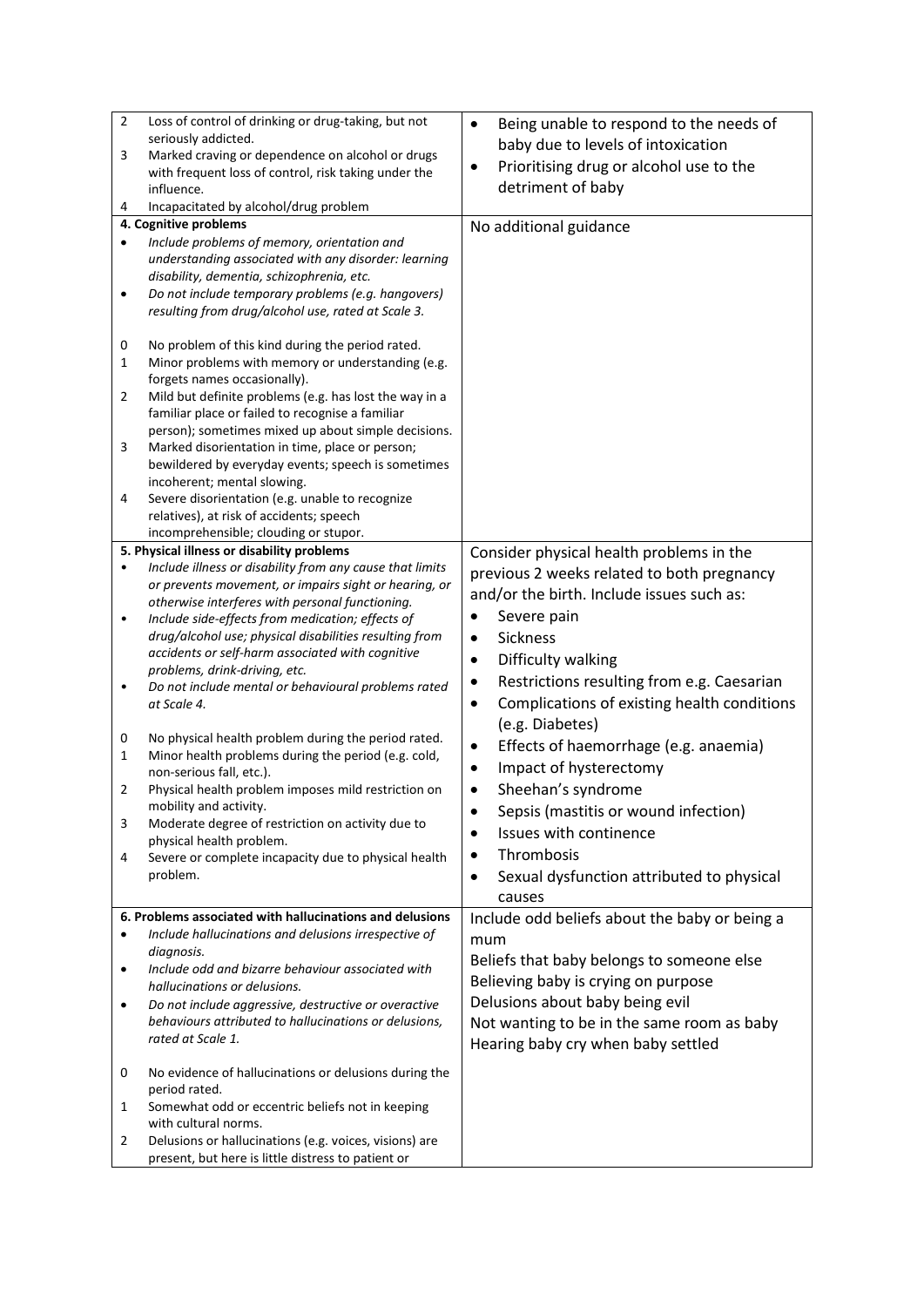|           | manifestation in bizarre behaviours, i.e. clinically     |                                                       |
|-----------|----------------------------------------------------------|-------------------------------------------------------|
|           |                                                          |                                                       |
|           | present but mild.                                        |                                                       |
| 3         | Marked preoccupation with delusions or                   |                                                       |
|           | hallucinations, causing much distress and/or             |                                                       |
|           | manifested in obviously bizarre behaviour, i.e.          |                                                       |
|           | moderately severe clinical problem.                      |                                                       |
| 4         | Mental state and behaviour is seriously and<br>4         |                                                       |
|           | adversely affected by delusions or hallucinations,       |                                                       |
|           | with severe impact on patient                            |                                                       |
|           | 7. Problems with depressed mood                          | Need to consider issues such as:                      |
|           | Do not include overactivity or agitation, rated at       |                                                       |
| $\bullet$ |                                                          | Feeling guilt because they believe they are           |
|           | Scale 1.                                                 | a bad mother                                          |
| $\bullet$ | Do not include suicidal ideation or attempts, rated at   |                                                       |
|           | Scale 2.                                                 | Feelings that they are not doing enough for<br>٠      |
| $\bullet$ | Do not include delusions or hallucinations, rated at     | baby                                                  |
|           | Scale 6.                                                 | Feelings that they don't deserve a child<br>$\bullet$ |
|           |                                                          |                                                       |
| 0         | No problem associated with depressed mood during         |                                                       |
|           | the period rated.                                        |                                                       |
| 1         | Gloomy; or minor changes in mood.                        |                                                       |
|           |                                                          |                                                       |
| 2         | Mild but definite depression and distress (e.g.          |                                                       |
|           | feelings of guilt; loss of self-esteem).                 |                                                       |
| 3         | Depression with inappropriate self-blame,                |                                                       |
|           | preoccupied with feelings of guilt.                      |                                                       |
| 4         | Severe or very severe depression, with guilt or self-    |                                                       |
|           | accusation.                                              |                                                       |
|           | 8. Other mental and behavioural problems                 | Ensure that you focus on the most severe              |
| $\bullet$ | Rate only the most severe clinical problem not           |                                                       |
|           | considered at items 6 and 7 as follows.                  | problem in terms of the impact on the client.         |
| $\bullet$ | Specify the type of problem by entering the              | However, you do need to ensure that issues            |
|           | appropriate letter; A phobic; B anxiety; C obsessive-    | related to their perinatal condition are              |
|           | compulsive; D mental strain/tension; E dissociative; F   | included.                                             |
|           |                                                          |                                                       |
|           | somatoform; G eating; H sleep; I sexual; J other,        | Ratings of H (sleep) should relate to not being       |
|           | specify.                                                 | able to sleep when baby is asleep.                    |
|           |                                                          | Any PTSD related symptoms are rated under D           |
| 0         | No evidence of any of these problems during<br>period    |                                                       |
|           | rated.                                                   | (mental strain/tension).                              |
| 1         | Minor problems.                                          | Tokophobia should be rated under A (phobic).          |
| 2         | A problem is clinically present at a mild level (e.g.    | Include sexual problems attributable to               |
|           | patient has a degree of control).                        |                                                       |
|           | Occasional severe attack or distress, with loss of       | psychological causes.                                 |
|           | control (e.g. has to avoid anxiety provoking situations  |                                                       |
|           | altogether, call in a neighbour to help, etc.) i.e.      |                                                       |
|           | moderately severe level of problem.                      |                                                       |
|           |                                                          |                                                       |
| 4         | Severe problem dominates most activities.                |                                                       |
|           | 9. Problems with relationships                           | Remember to include the client's relationship         |
| $\bullet$ | Rate the patient's most severe problem associated        | with baby.                                            |
|           | with active or passive withdrawal from social            | Also consider the impact of the client's              |
|           | relationships, and/or non-supportive, destructive or     |                                                       |
|           | self-damaging relationships.                             | perinatal problems on their relationships with        |
|           |                                                          | others, e.g. a partners or significant other's        |
| 0         | No significant problems during the period.               | understanding of/reaction to aspects of               |
| 1         | Minor non-clinical problems.                             |                                                       |
| 2         | Definite problems in making or sustaining supportive     | perinatal illness (e.g. struggling to care for        |
|           | relationships: patient complains and/or problems are     | baby) since this will have a negative impact on       |
|           | evident to others.                                       | the quality of those relationships.                   |
| 3         | Persisting major problems due to active or passive       | Also partners or significant others who are not       |
|           | withdrawal from social relationships and/or to           |                                                       |
|           |                                                          | engaged in the care of baby because they don't        |
|           | relationships that provide little or no comfort or       | see it as their responsibility will also have a       |
|           | support.                                                 | negative impact on relationships.                     |
| 4         | Severe and distressing social isolation due to inability |                                                       |
|           | to communicate socially and/or withdrawal from           |                                                       |
|           | social relationships.                                    |                                                       |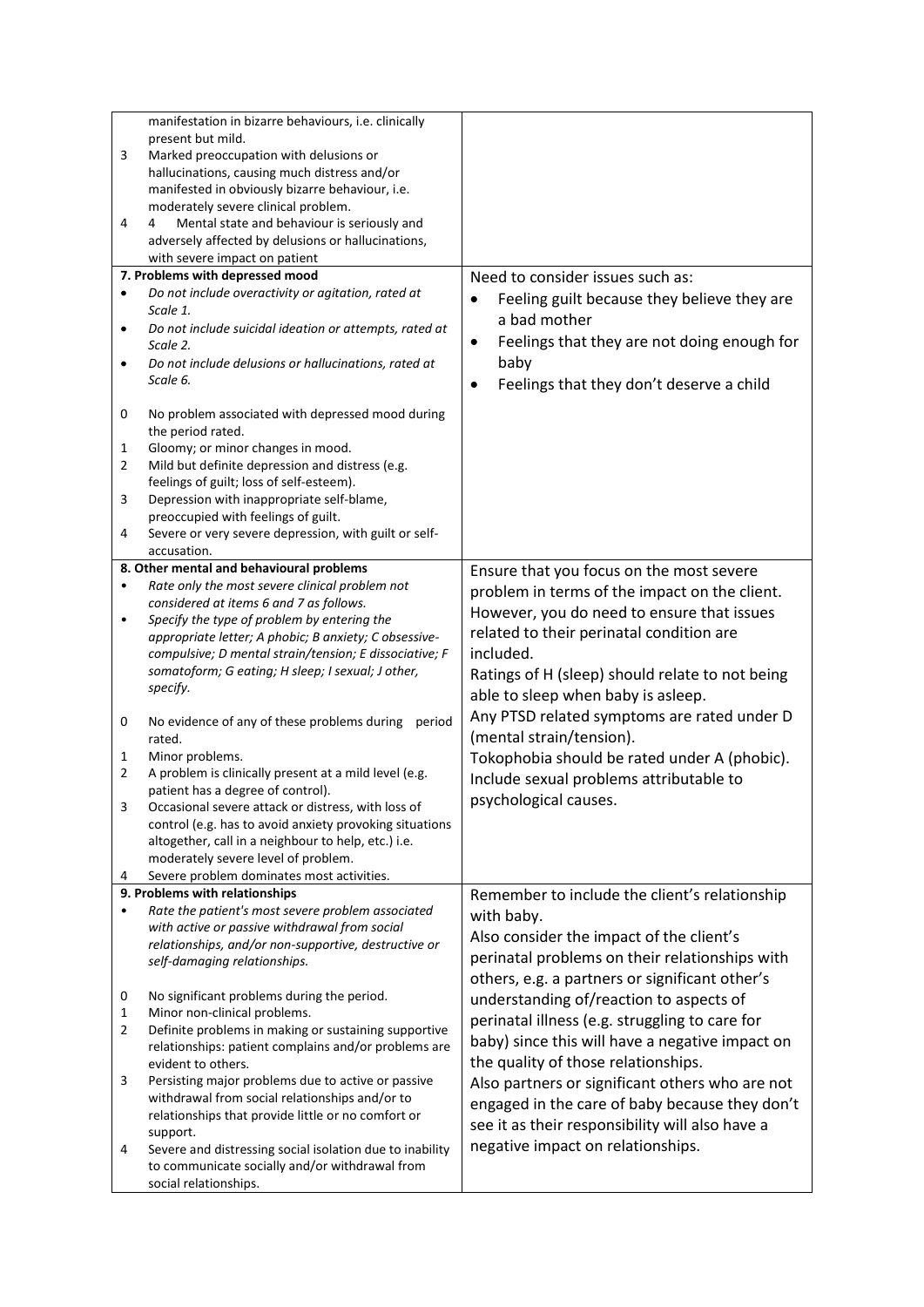|                | 10. Problems with activities of daily living                                                                   | Remember to consider the problems the client     |
|----------------|----------------------------------------------------------------------------------------------------------------|--------------------------------------------------|
| $\bullet$      | Rate the overall level of functioning in activities of                                                         | may be experiencing in relation to care of baby  |
|                | daily living (ADL): e.g. problems with basic activities                                                        |                                                  |
|                | or self-care such as eating, washing, dressing, toilet;                                                        | both in terms of basic physical care as well as  |
|                | also complex skills such as budgeting, organising                                                              | being organised to undertake more complex        |
|                | where to live, occupation and recreation, mobility                                                             | activities with baby, such as going out.         |
|                | and use of transport, shopping, self-development,                                                              |                                                  |
|                | etc.).                                                                                                         |                                                  |
| $\bullet$      | Include any lack of motivation for using self-help                                                             |                                                  |
|                | opportunities, since this contributes to a lower overall                                                       |                                                  |
|                |                                                                                                                |                                                  |
|                | level of functioning.                                                                                          |                                                  |
| $\bullet$      | Do not include lack of opportunities for exercising                                                            |                                                  |
|                | intact abilities and skills, rated at Scales 11-12.                                                            |                                                  |
|                |                                                                                                                |                                                  |
| 0              | No problems during period rated; good ability to                                                               |                                                  |
|                | function in all areas.                                                                                         |                                                  |
| 1              | Minor problems only (e.g. untidy, disorganised).                                                               |                                                  |
| $\overline{2}$ | Self-care adequate, but major lack of performance of                                                           |                                                  |
|                | one or more complex skills (see above).                                                                        |                                                  |
| 3              | Major problems in one or more area of self-care                                                                |                                                  |
|                | (eating, washing, dressing, toilet) as well as major                                                           |                                                  |
|                | inability to perform several complex skills.                                                                   |                                                  |
| 4              | Severe disability or incapacity in all or nearly all areas                                                     |                                                  |
|                | of self-care and complex skills.                                                                               |                                                  |
|                | 11. Problems with living conditions                                                                            | Ensure adequate consideration of                 |
| $\bullet$      | Rate the overall severity of problems with the quality                                                         | accommodation in terms of the needs of baby.     |
|                | of living conditions and daily domestic routine. Are                                                           | Is the accommodation fit for occupation by a     |
|                | the basic necessities met (heat, light, hygiene)? If so,                                                       |                                                  |
|                | is there help to cope with disabilities and a choice of                                                        | young infant and life with a young child?        |
|                | opportunities to use skills and develop new ones?                                                              | Has baby got their own room that is warm and     |
| $\bullet$      | Do not rate the level of functional disability itself,                                                         | safe? Is the living environment safe for a young |
|                |                                                                                                                |                                                  |
|                | rated at Scale 10.                                                                                             |                                                  |
|                | NB: Rate patient's usual accommodation. If in acute                                                            | infant? Is there easy access with a pram to and  |
|                | ward, rate the home accommodation. If information not                                                          | from the accommodation?                          |
|                | available, rate 9.                                                                                             |                                                  |
|                |                                                                                                                |                                                  |
| 0              | Accommodation and living conditions are acceptable;                                                            |                                                  |
|                | helpful in keeping any disability rate at Scale 10 to                                                          |                                                  |
|                | the lowest level possible, and supportive of self-help.                                                        |                                                  |
| 1              | Accommodation is reasonably acceptable although                                                                |                                                  |
|                | there are minor or transient problems (e.g. not ideal                                                          |                                                  |
|                | location, not preferred option, doesn't like the food,                                                         |                                                  |
|                | etc.).                                                                                                         |                                                  |
| 2              | Significant problem with one or more aspects of the                                                            |                                                  |
|                | accommodation and/or regime (e.g. restricted                                                                   |                                                  |
|                | choice; staff or household have little understanding                                                           |                                                  |
|                | of how to limit disability, or how to help use or                                                              |                                                  |
|                | develop new or intact skills).                                                                                 |                                                  |
| 3              | Distressing multiple problems with accommodation                                                               |                                                  |
|                | (e.g. some basic necessities absent); housing                                                                  |                                                  |
|                | environment has minimal or no facilities to improve                                                            |                                                  |
|                | patient's independence.                                                                                        |                                                  |
| 4              | Accommodation is unacceptable (e.g. lack of basic                                                              |                                                  |
|                | necessities; patient is at risk of eviction or 'roofless';                                                     |                                                  |
|                | or living conditions are otherwise intolerable) making                                                         |                                                  |
|                | patient's problems worse.                                                                                      |                                                  |
|                | 12. Problems with occupation and activities                                                                    |                                                  |
| $\bullet$      |                                                                                                                | Consider the availability/accessibility of       |
|                | Rate the overall level of problems with quality of                                                             | parenting based activities, baby groups,         |
|                | daytime environment. Is there help to cope with                                                                | support for parenting, activities for mum with   |
|                | disabilities, and opportunities for maintaining or                                                             | crèche, ability to go out and meet other parents |
|                | improving occupational and recreational skills and                                                             |                                                  |
|                | activities? Consider factors such as stigma, lack of<br>qualified staff, access to supportive facilities, e.g. | within groups.                                   |